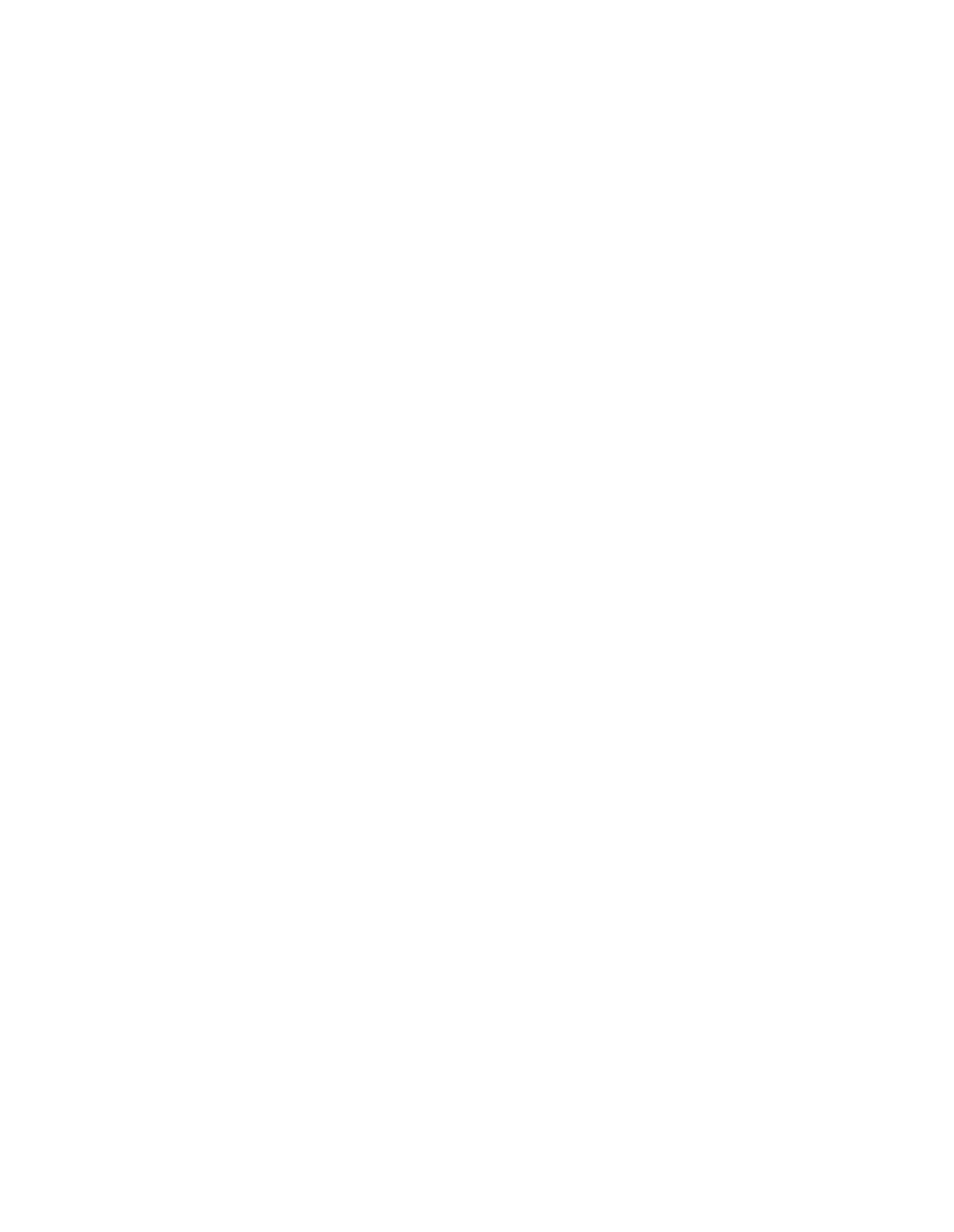## Model No.DKP180 82MM CORDLESS PLANER

| Item              | Parts No.    | Description                  | I/C | Qty            | New/Old | Opt. 1 | Opt. 2 | Note |
|-------------------|--------------|------------------------------|-----|----------------|---------|--------|--------|------|
| 001               | $266326 - 2$ | TAPPING SCREW 4X18           |     | 6              |         |        |        |      |
| 002               | 140905-3     | HANDLE COVER COMPLETE        |     | $\mathbf{1}$   |         |        |        |      |
| C10               | 263005-3     | RUBBER PIN 6                 |     | 1              |         |        |        |      |
| 003               | $650631 - 1$ | <b>SWITCH</b>                |     | $\mathbf{1}$   |         |        |        |      |
| 004               | 643872-6     | <b>BRUSH HOLDER</b>          |     | $\mathbf{1}$   |         |        |        |      |
| 005               | 643873-4     | <b>BRUSH HOLDER</b>          |     | 1              |         |        |        |      |
| 006               | 194435-6     | <b>CARBON BRUSH CB-441</b>   |     | $\mathbf{1}$   |         |        |        |      |
| 007               | 643829-7     | <b>HOLDER CAP</b>            |     | $\overline{2}$ |         |        |        |      |
| 008               | 419664-3     | LOCK OFF LEVER               |     | $\mathbf{1}$   |         |        |        |      |
| 009               | 231469-9     | <b>COMPRESSION SPRING 4</b>  |     | $\mathbf{1}$   | $\ast$  |        |        |      |
| $009 - 1$         | 231469-9     | <b>COMPRESSION SPRING 4</b>  | 0   | $\overline{2}$ |         |        |        |      |
| 010               | $419665 - 1$ | <b>SWITCH LEVER</b>          |     | $\mathbf{1}$   |         |        |        |      |
| 011               | 140904-5     | MAIN FRAME COMPLETE          |     | $\mathbf{1}$   |         |        |        |      |
| C10               | 263005-3     | <b>RUBBER PIN 6</b>          |     | 1              |         |        |        |      |
| 012               | 451328-3     | <b>KNOB COVER</b>            |     | $\mathbf{1}$   |         |        |        |      |
| 013               | $961004 - 6$ | RETAINING RING S-8           |     | 1              |         |        |        |      |
| 014               | 264028-4     | HEX. NUT M10                 |     | $\mathbf{1}$   |         |        |        |      |
| 015               | 452480-0     | <b>KNOB</b>                  |     | $\mathbf{1}$   | $\ast$  |        |        |      |
| $015 - 1$         | 452480-0     | <b>KNOB</b>                  | O   | 1              |         |        |        |      |
| 016               | 232185-6     | <b>LEAF SPRING</b>           |     | $\overline{2}$ |         |        |        |      |
| 017               | $346110 - 2$ | <b>CAM PLATE</b>             |     | $\mathbf{1}$   | $\ast$  |        |        |      |
| $017 - 1$         | $346110 - 2$ | <b>CAM PLATE</b>             | O   | 1              |         |        |        |      |
| 018               | $911128 - 8$ | P.H.SCREW M4X16 WITH WR      |     | $\mathbf{1}$   |         |        |        |      |
| 019               | 451329-1     | <b>NOZZLE</b>                |     | $\mathbf{1}$   |         |        |        |      |
| 020               | $266326 - 2$ | <b>TAPPING SCREW 4X18</b>    |     | $\mathbf{2}$   |         |        |        |      |
| 021               | $419281 - 9$ | <b>REAR COVER</b>            |     | $\mathbf{1}$   |         |        |        |      |
| 022               | $231004 - 3$ | <b>COMPRESSION SPRING 18</b> |     | 1              |         |        |        |      |
| $\overline{0}$ 23 | 421007-7     | <b>RUBBER PACKING</b>        |     | $\mathbf{1}$   |         |        |        |      |
| 024               | $319011 - 7$ | <b>FRONT BASE</b>            |     | $\mathbf{1}$   |         |        |        |      |
| 025               | 319009-4     | <b>BASE</b>                  |     | $\mathbf{1}$   |         |        |        |      |
| 026               | 231698-4     | <b>TORSION SPRING 7</b>      |     | $\mathbf{1}$   |         |        |        |      |
| 027               | 451392-4     | <b>FOOT</b>                  |     | 1              |         |        |        |      |
| 028               | $266326 - 2$ | TAPPING SCREW 4X18           |     | 4              |         |        |        |      |
| 029               | 638571-3     | YOKE UNIT                    |     | $\mathbf{1}$   |         |        |        |      |
| 030               | 452479-5     | <b>BAFFLE PLATE</b>          |     | 1              |         |        |        |      |
| 031               | $266292 - 3$ | <b>TAPPING SCREW 4X65</b>    |     | $\overline{2}$ |         |        |        |      |
| 032               | $620264 - 6$ | <b>CONTROLLER</b>            |     | $\mathbf{1}$   |         |        |        |      |
| 033               | $210017 - 7$ | <b>BALL BEARING 607DDW</b>   |     | 1              |         |        |        |      |
| 034               | $519272 - 1$ | ARMATURE ASS'Y DC18V         |     | $\mathbf{1}$   |         |        |        |      |
| D <sub>10</sub>   |              | INC. 33,35,36                |     |                |         |        |        |      |
| 035               | $240052 - 1$ | <b>FAN 46</b>                |     | $\mathbf{1}$   |         |        |        |      |
| 036               | 211088-7     | <b>BALL BEARING 6000DDW</b>  |     | $\mathbf{1}$   |         |        |        |      |

Please order the parts with part number.<br>
Print Date 26/3/2020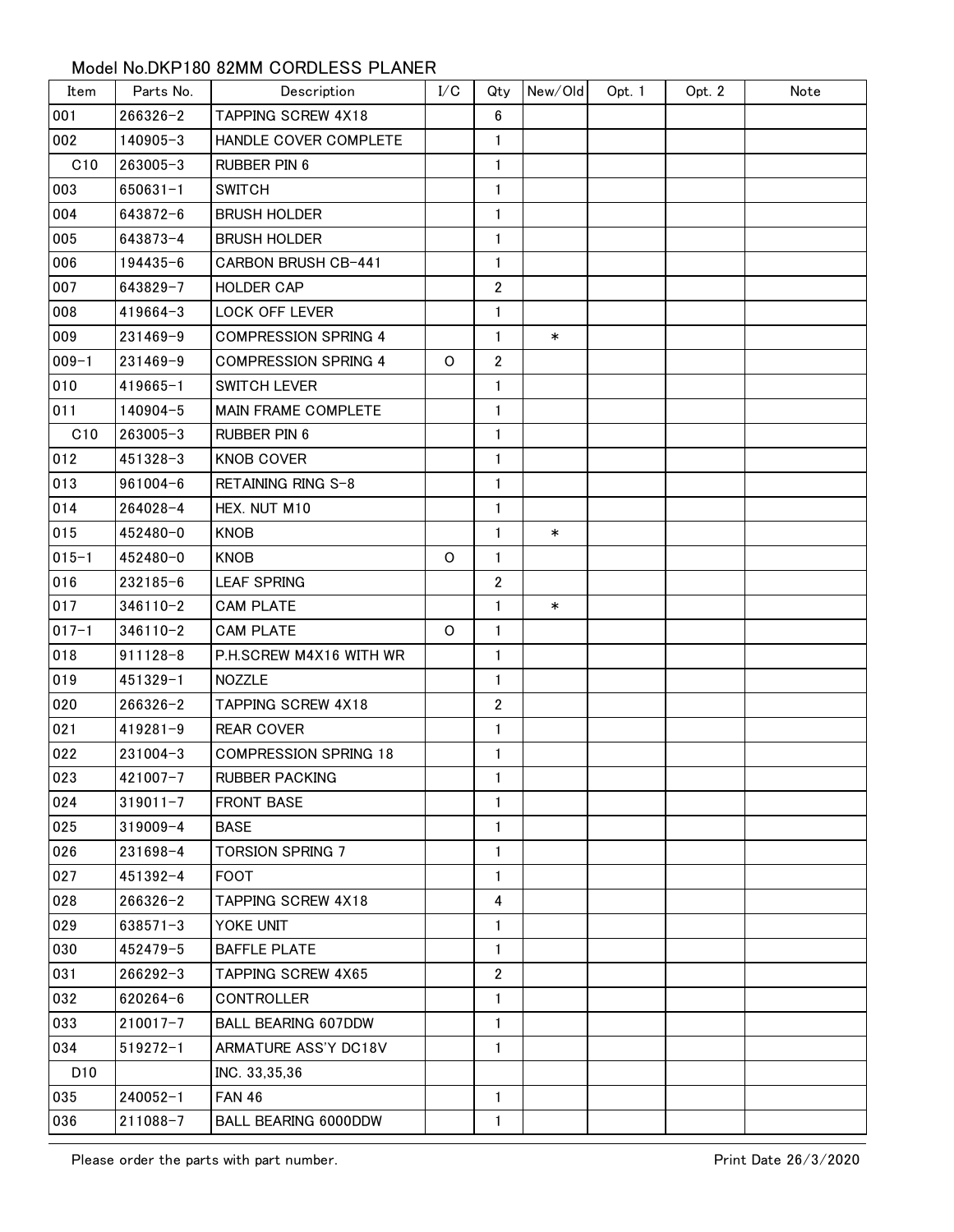## Model No.DKP180 82MM CORDLESS PLANER

| Item      | Parts No.    | Description                          | I/C     | Qty                     | New/Old | Opt. 1 | Opt. 2 | Note |
|-----------|--------------|--------------------------------------|---------|-------------------------|---------|--------|--------|------|
| 037       | 140753-0     | <b>BRACKET COMPLETE</b>              |         | $\mathbf{1}$            |         |        |        |      |
| C10       | $263002 - 9$ | <b>RUBBER PIN 4</b>                  |         | $\overline{2}$          |         |        |        |      |
| 038       | $266326 - 2$ | <b>TAPPING SCREW 4X18</b>            |         | 4                       |         |        |        |      |
| 039       | $222172 - 3$ | V-PULLEY 4-24L                       |         | 1                       |         |        |        |      |
| 040       | $225007 - 7$ | POLY V-BELT 4-241                    |         | $\mathbf{1}$            |         |        |        |      |
| 041       | $452478 - 7$ | <b>BELT COVER</b>                    |         | $\mathbf{1}$            |         |        |        |      |
| 042       | $911128 - 8$ | P.H.SCREW M4X16 WITH WR              |         | $\mathbf{1}$            |         |        |        |      |
| 043       | $222173 - 1$ | V-PULLEY 4-33.5                      |         | 1                       |         |        |        |      |
| 044       | 211088-7     | <b>BALL BEARING 6000DDW</b>          |         | 1                       |         |        |        |      |
| 045       | $161061 - 6$ | <b>DRUM</b>                          |         | $\mathbf{1}$            |         |        |        |      |
| 046       | $211032 - 4$ | <b>BALL BEARING 608ZZ</b>            |         | 1                       |         |        |        |      |
| 047       | A-82921      | T.C.T. MINI PLANER BLADE             |         | $\mathbf{1}$            | $\ast$  |        |        |      |
| $047 - 1$ | $D - 07945$  | 82MM TCT MINI PLANER<br><b>BLADE</b> | $\circ$ | $\mathbf{1}$            |         |        |        |      |
| 048       | $343433 - 9$ | SET PLATE F/MINI BLADE               |         | $\mathbf{2}$            |         |        |        |      |
| 049       | $345644 - 2$ | <b>ADJUST PLATE</b>                  |         | $\overline{2}$          | $\ast$  |        |        |      |
| $049 - 1$ | $345644 - 2$ | <b>ADJUST PLATE</b>                  | 0       | $\overline{2}$          |         |        |        |      |
| 050       | $265132 - 2$ | + PAN HEAD SCREW M4X5                |         | $\overline{\mathbf{4}}$ |         |        |        |      |
| 051       | 187679-5     | DRUM PLATE SET                       |         | 1                       |         |        |        |      |
| 052       | $251609 - 3$ | HEX. FLANGE HEAD BOLT<br>M6X17       |         | $6\phantom{.}6$         |         |        |        |      |
| 053       | 815K71-8     | DKP180 NAME PLATE                    |         | $\mathbf{1}$            |         |        |        |      |
| 054       | 688165-4     | LINE FILTER                          |         | $\mathbf{1}$            |         |        |        |      |
| 055       | 644808-8     | TERMINAL                             |         | 1                       |         |        |        |      |
| A01       | $165581 - 2$ | <b>GUIDE RULE</b>                    |         | 1                       |         |        |        |      |
| A02       | $265785 - 7$ | THUMB SCREW M5X10                    |         | 1                       |         |        |        |      |
| A03       | 123062-2     | <b>BLADE GAUGE ASS'Y</b>             |         | $\mathbf{1}$            | $\ast$  |        |        |      |
| C10       | 911228-4     | PAN HEAD SCREW M5X18                 |         | $\overline{2}$          | $\ast$  |        |        |      |
| C20       | 411086-3     | <b>GAUGE PLATE</b>                   |         | 1                       | $\ast$  |        |        |      |
| $A03-1$   | 127669-6     | <b>BLADE GAUGE ASSEMBLY</b>          | O       | $\mathbf{1}$            |         |        |        |      |
| C10       | $911228 - 4$ | <b>PAN HEAD SCREW M5X18</b>          |         | $\overline{2}$          |         |        |        |      |
| C20       | 418465-6     | <b>GAUGE PLATE</b>                   |         | 1                       |         |        |        |      |
| A04       | 782209-3     | <b>SOCKET WRENCH 9</b>               |         | $\mathbf{1}$            |         |        |        |      |
| A05E      | ***DC18RC    | <b>DC18RC FAST CHARGER</b>           |         | $\mathbf{1}$            |         |        |        |      |
| A05G      | ***DC18RC    | <b>DC18RC FAST CHARGER</b>           |         | 1                       |         |        |        |      |
| A05H      | $821551 - 8$ | CONNECTOR PLASTIC CASE<br>(TYPE3)    |         | $\mathbf{1}$            |         |        |        |      |
| C10       | $453974 - 8$ | LATCH                                |         | 4                       |         |        |        |      |
| A05I      | ***DC18RC    | <b>DC18RC FAST CHARGER</b>           |         | $\mathbf{1}$            |         |        |        |      |
| A06E      | 194204-5     | BATTERY BL1830 SET                   |         | $\overline{2}$          | $\ast$  |        |        |      |
| A06G      | 194204-5     | BATTERY BL1830 SET                   |         | $\overline{2}$          | $\ast$  |        |        |      |
| A06H      | 837808-7     | <b>INNER TRAY</b>                    |         | 1                       |         |        |        |      |
| A06I      | $196399 - 0$ | BATTERY BL1840 SET                   |         | $\overline{2}$          | $\ast$  |        |        |      |
| $A06-1E$  | 194204-5     | BATTERY BL1830 SET                   | O       | $\mathbf{2}$            | $\ast$  |        |        |      |

Please order the parts with part number.<br>
Print Date 26/3/2020